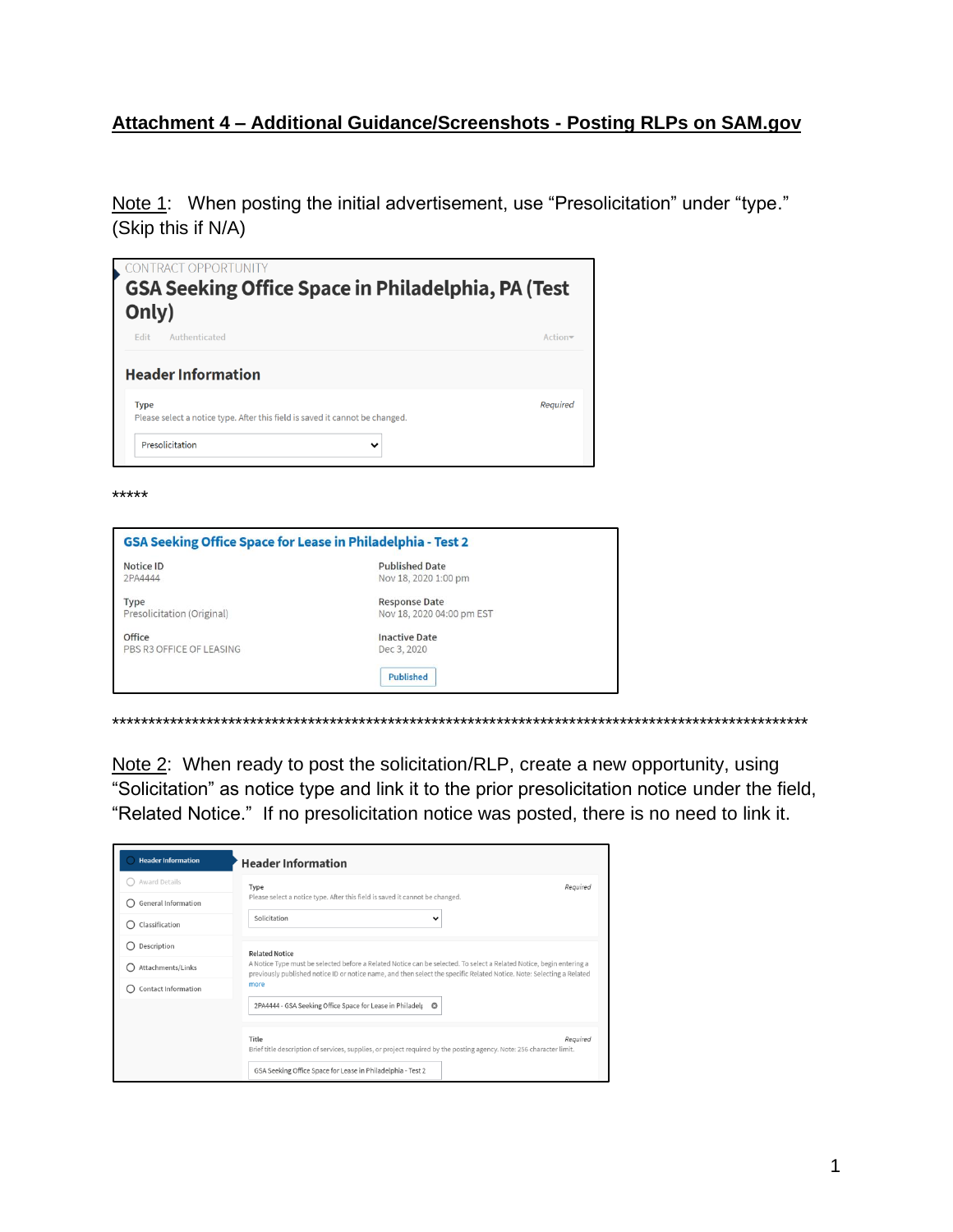\*\*\*\*\*\*\*\*\*\*\*\*\*\*\*\*\*\* \*\*\*\*\*\*\*\*\*\*

Note 3: Click through the application and upload RLP package exhibits under "Attachments/Links."

| Header Information<br>V            |                                                                                                                                                                                                                       |                  |                   |               |                 |
|------------------------------------|-----------------------------------------------------------------------------------------------------------------------------------------------------------------------------------------------------------------------|------------------|-------------------|---------------|-----------------|
| Award Details                      | <b>Attachments/Links</b>                                                                                                                                                                                              |                  |                   |               |                 |
| General Information<br>$\sim$      | <b>Attachments</b>                                                                                                                                                                                                    |                  |                   |               |                 |
| Classification<br>∾<br>Description | Drag and Drop or Browse to upload attachments to your notice. If the attachment fails any validation<br>for upload, a modal will appear letting you know the issue. The upload will be stopped at this stage,<br>more |                  |                   |               |                 |
| <b>Attachments/Links</b><br>✓      | <b>Document</b>                                                                                                                                                                                                       | <b>File Size</b> | <b>Virus Scan</b> | <b>Access</b> | <b>Actions</b>  |
| <b>Contact Information</b>         | GSA1217-16_FILLABLE-form (8).pdf                                                                                                                                                                                      | 2 MB             | Ready             |               |                 |
|                                    | A<br>3516_clean_03272015 (9).pdf                                                                                                                                                                                      | 88 KB            | Ready             |               |                 |
|                                    | Global_Lease_Template_L100_10_2020<br>囥<br>test.pdf $\rightarrow$                                                                                                                                                     | 1 MB             | Ready             |               |                 |
|                                    | RLP test 2.pdf                                                                                                                                                                                                        | 389 KB           | Ready             |               | $\sim$ $\times$ |

\*\*\*\*\*\*\*\*\*\*\*\*\*\*\*\*

Note 4: Be sure to include all RLP package components/exhibits, including applicable offer forms.

| Document                                                           | <b>File Size</b> | <b>Virus Scan</b> | <b>Access</b> |  | <b>Actions</b> |
|--------------------------------------------------------------------|------------------|-------------------|---------------|--|----------------|
| $\Box$ RLP test 2.pdf                                              | 389 KB           | Ready             |               |  |                |
| Global_Lease_Template_L100_10_2020<br>叺<br>test.pdf                | 1 MB             | Ready             |               |  |                |
| Sensitive special requirements.pdf                                 | 87 KB            | Ready             | ) RA          |  |                |
| □ 3516_clean_03272015 (9).pdf ♪                                    | 88 KB            | Ready             |               |  |                |
| A<br>GSA Form 3517B_Rev_10_2020.pdf                                | 373 KB           | Ready             |               |  |                |
| Global_ProposaltoLeaseSpace_Form<br>प्णि<br>1364_10_18 (14).docx < | 57 KB            | Ready             |               |  |                |
| 凶<br>GSA1217-16_FILLABLE-form (8).pdf                              | 2 MB             | Ready             |               |  |                |
| FAR 52.204-24<br>wी<br>Representation Rev 10 2020.docx             | 34 KB            | Ready             |               |  |                |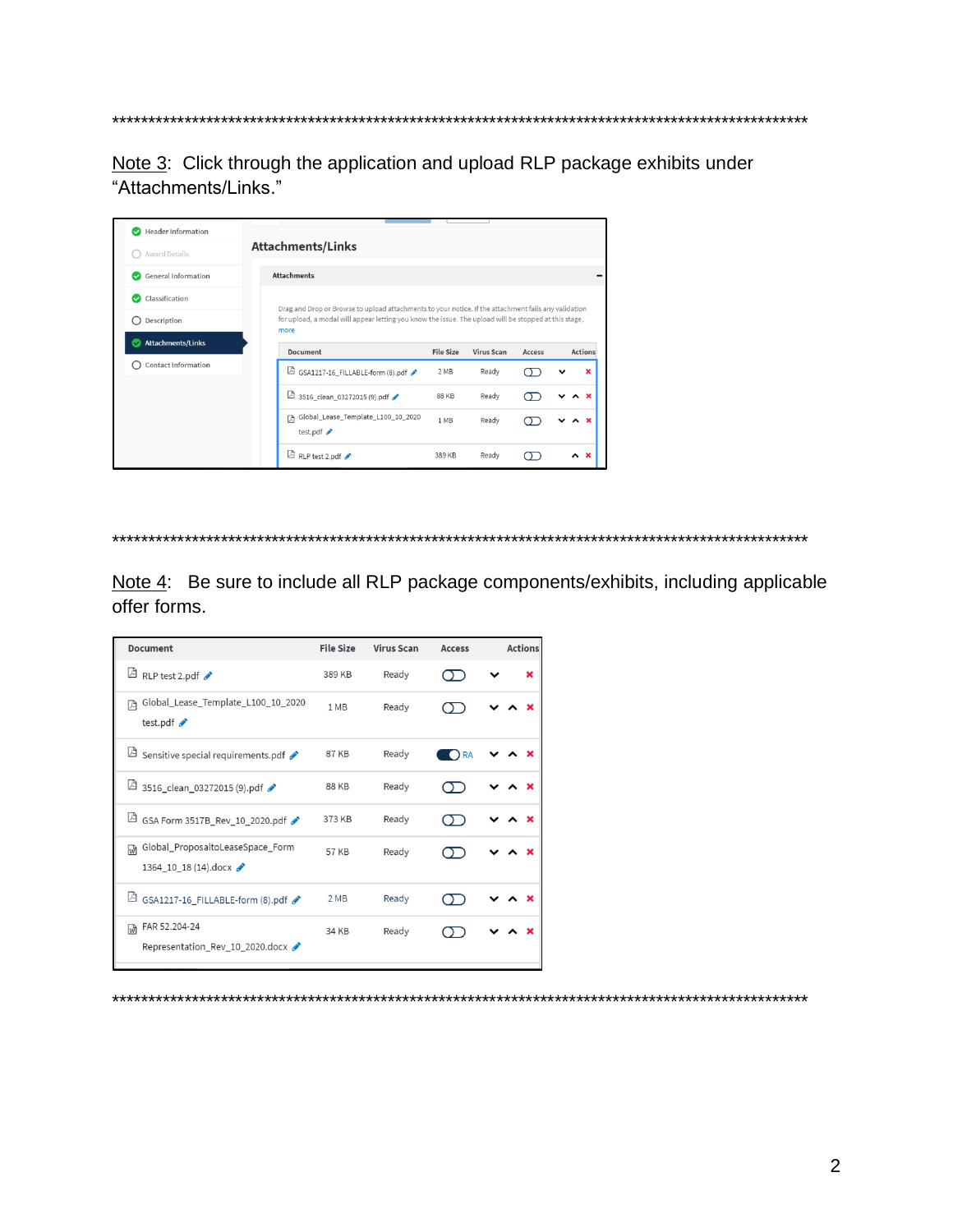Note 5: If you have a sensitive attachment (e.g., law enforcement agency's special requirements), you have two (2) methods to protect the information:

Method 1: Click on "Access" toggle to enable "Request Access" or "RA" functionality to control access to the sensitive attachment. The attachment is locked from public viewings; offerors who wish to see this attachment will have to obtain permission through the SAM gov application to access the locked attachment. **Important: Only restrict/control access to sensitive** attachments. Do not lock other components of the RLP package.



\*\*\*\*\*

Method 2: Alternatively, upload generic "Sensitive Information Template" (Attachment 3 of this Leasing Alert) which directs viewer to request the sensitive information directly from the LCO or his/her designee. If using this method, there is no need to engage the "Request Access" toggle. See RLP for language related to this method ("List of RLP Documents"- Subparagraph B).

| Document                                            | <b>File Size</b> | <b>Virus Scan</b> | <b>Access</b> | <b>Actions</b>           |
|-----------------------------------------------------|------------------|-------------------|---------------|--------------------------|
| ₫<br>RLP test 2.pdf                                 | 389 KB           | Ready             |               | ×                        |
| Global_Lease_Template_L100_10_2020<br>顶<br>test.pdf | 1 MB             | Ready             |               | $\vee$ $\wedge$ $\times$ |
| $\mathbb B$ Sensitive special requirements.pdf      | <b>87 KB</b>     | Ready             |               | $\vee$ $\wedge$ $\times$ |

Note 6: Hit publish when ready to post the RLP package.

| - Test 2<br><b>Contract Opportunity Type: Solicitation (Original)</b> | <b>GSA Seeking Office Space for Lease in Philadelphia</b> |         |
|-----------------------------------------------------------------------|-----------------------------------------------------------|---------|
| Edit<br>Authenticated                                                 | <b>Publish</b><br>Public<br><b>Delete</b>                 | Actiony |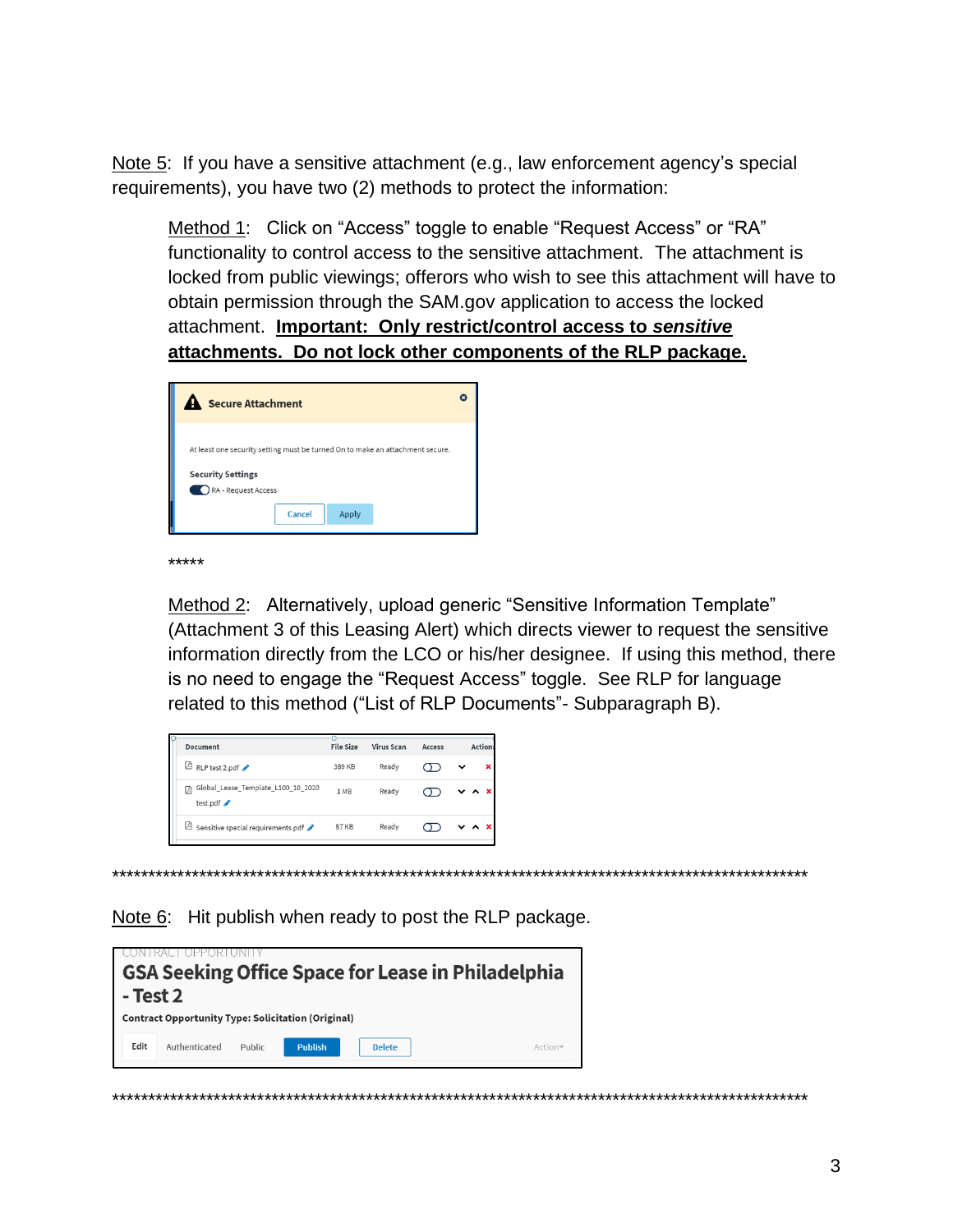Note 7: The solicitation/RLP is now published and linked to the original presolicitation notice.





Note 8: If the solicitation/RLP includes an attachment with controlled access, offerors will request access through the SAM.gov application, and the LCO will receive an email. There will also be a pending request in SAM.gov.